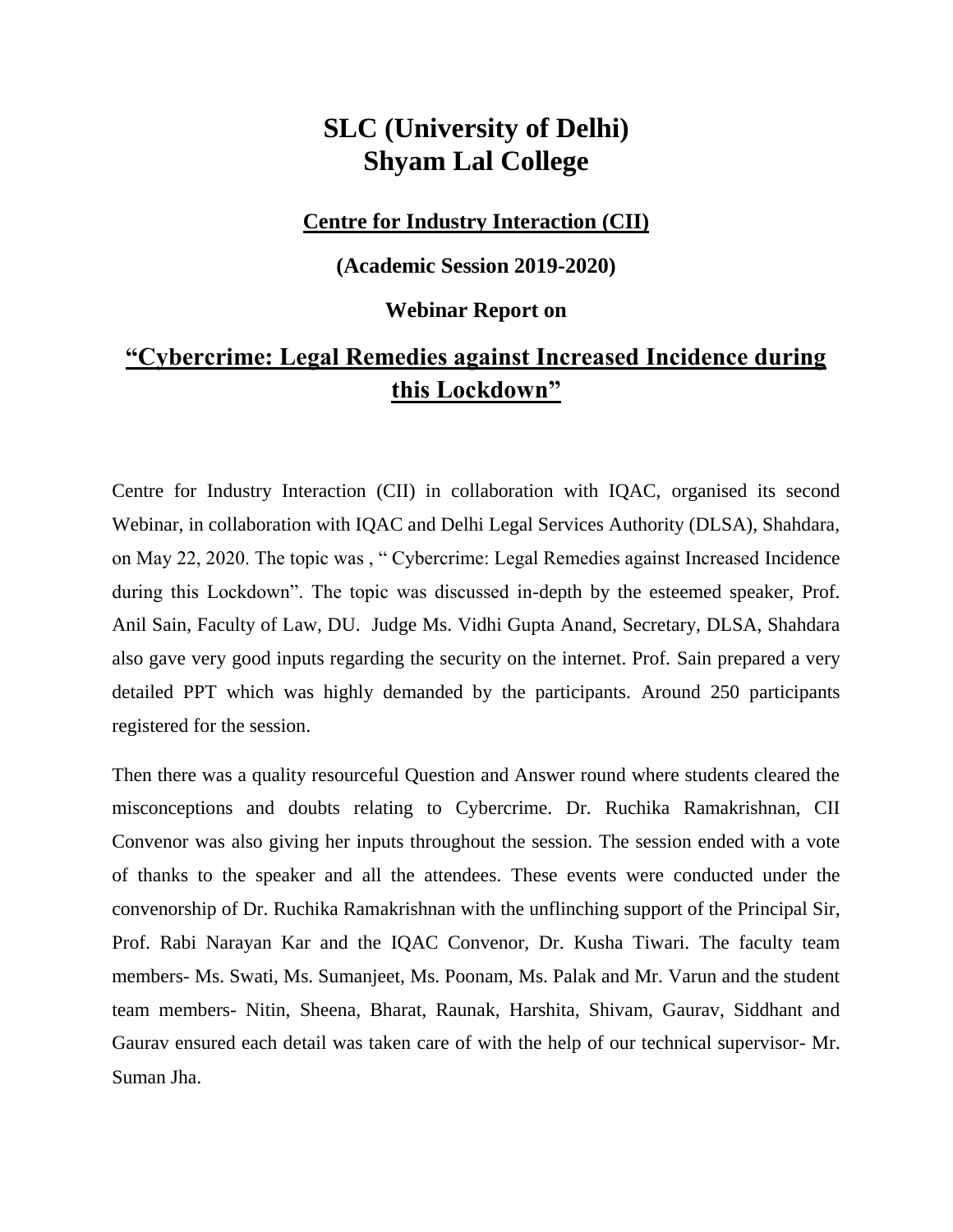

**05** 

 $\bullet$ 

區  $\mathbf{m}$ 

 $\overline{\omega}$ 

 $\frac{1}{2}$ 復 e 68 €

۰

 $\bullet$ 幅

\*\*\* You

O Type here to search

п

н

AjayPratap Gahlot

amit kapoor

Anti Khurana

Anil Sain

Anjana Das

annu bahi

 $\mathbf{a}^{\mathrm{B}}$ 

人的领点

曼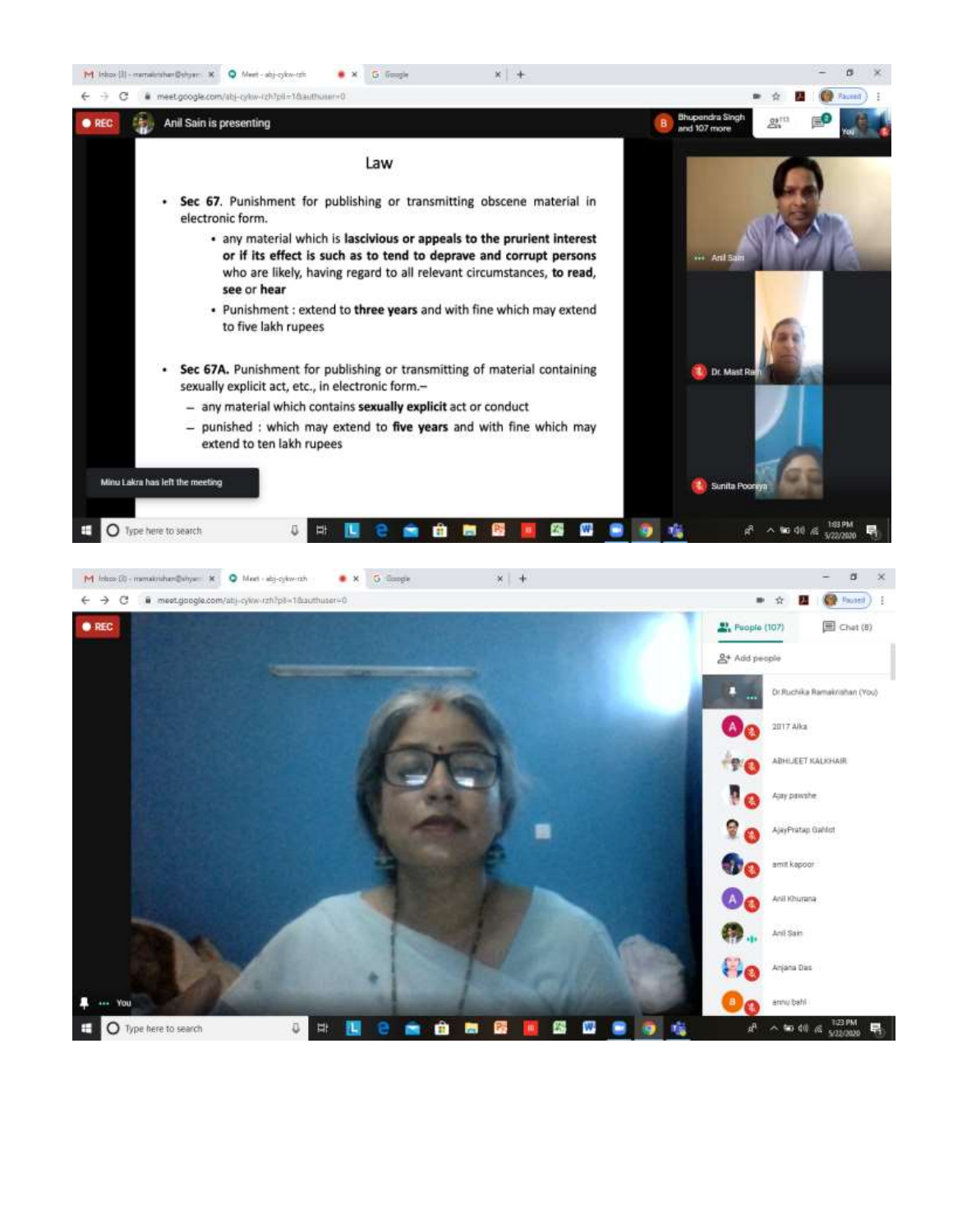